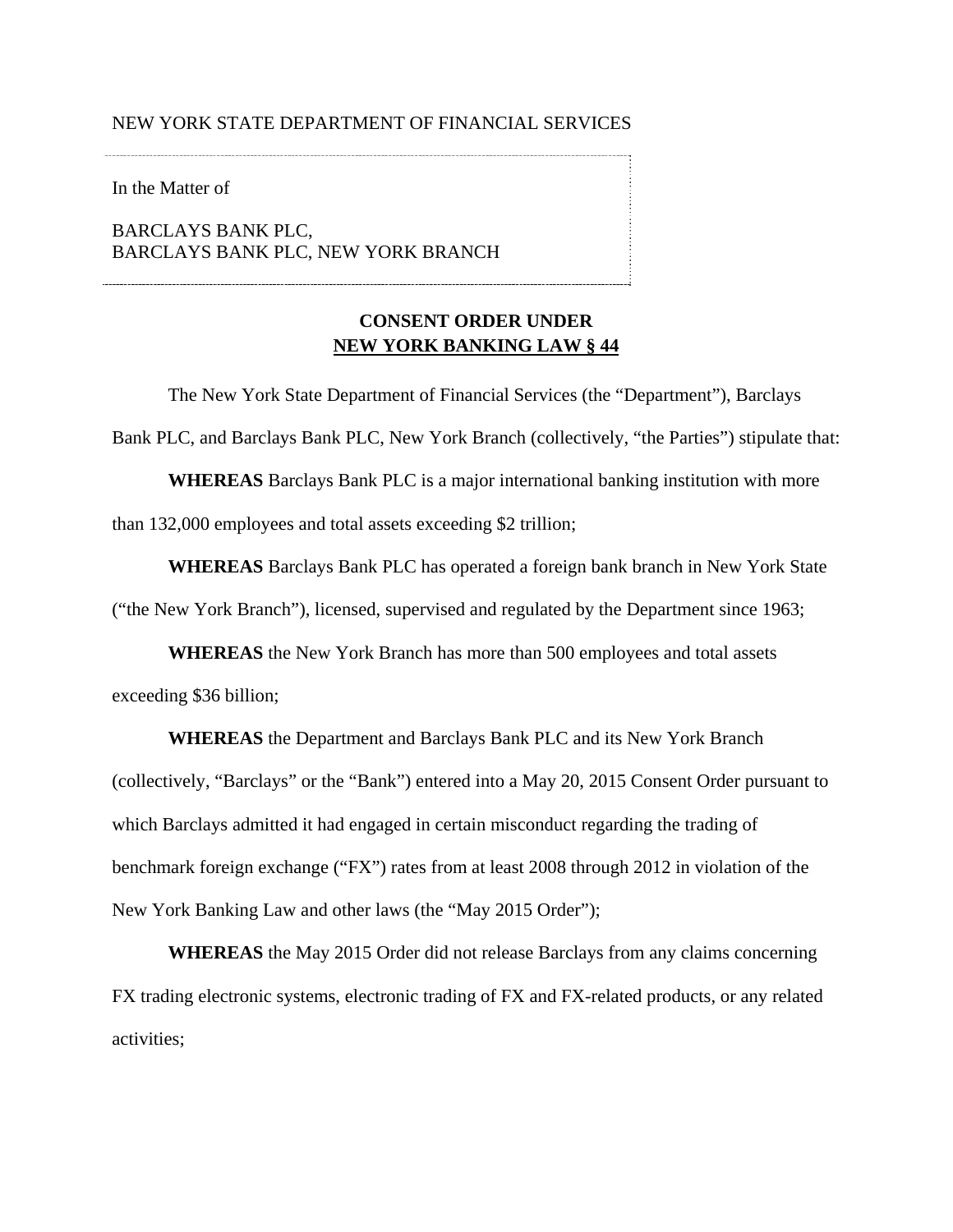**WHEREAS** the Bank operates an electronic trading platform for the foreign exchange market, called BARX, which allows traders to execute FX trades with Barclays;

**WHEREAS** some trades on BARX are subject to Last Look, an automated function that delays the Bank's response to a counterparty's incoming client orders for a set period of time called the "hold time" — and rejects the order if the market price moves beyond a certain threshold during the hold time;

**WHEREAS** from at least 2009 through 2014, Barclays engaged in certain practices involving the imposition of "Last Look" on client orders, which Barclays states was intended to be used as a defense to protect the Bank against trading on stale prices, as well as from "latency arbitrage" and other toxic trading practices in FX trading;

**WHEREAS** Barclays failed to properly use Last Look due to the failure of systems and controls, including management oversight;

**WHEREAS** Barclays employed its Last Look order holding and rejection protocols broadly and indiscriminately, without first verifying if latency or arbitrage was involved;

**WHEREAS** there was a lack of transparency both internally and with customers regarding Last Look; and

**WHEREAS** in certain instances, information provided to customers and/or the Barclays sales team concerning Last Look was insufficient and/or incomplete;

**NOW THEREFORE**, to resolve this matter without further proceedings pursuant to the Superintendent's authority under Section 44 of the Banking Law, the Department and Barclays agree to the following: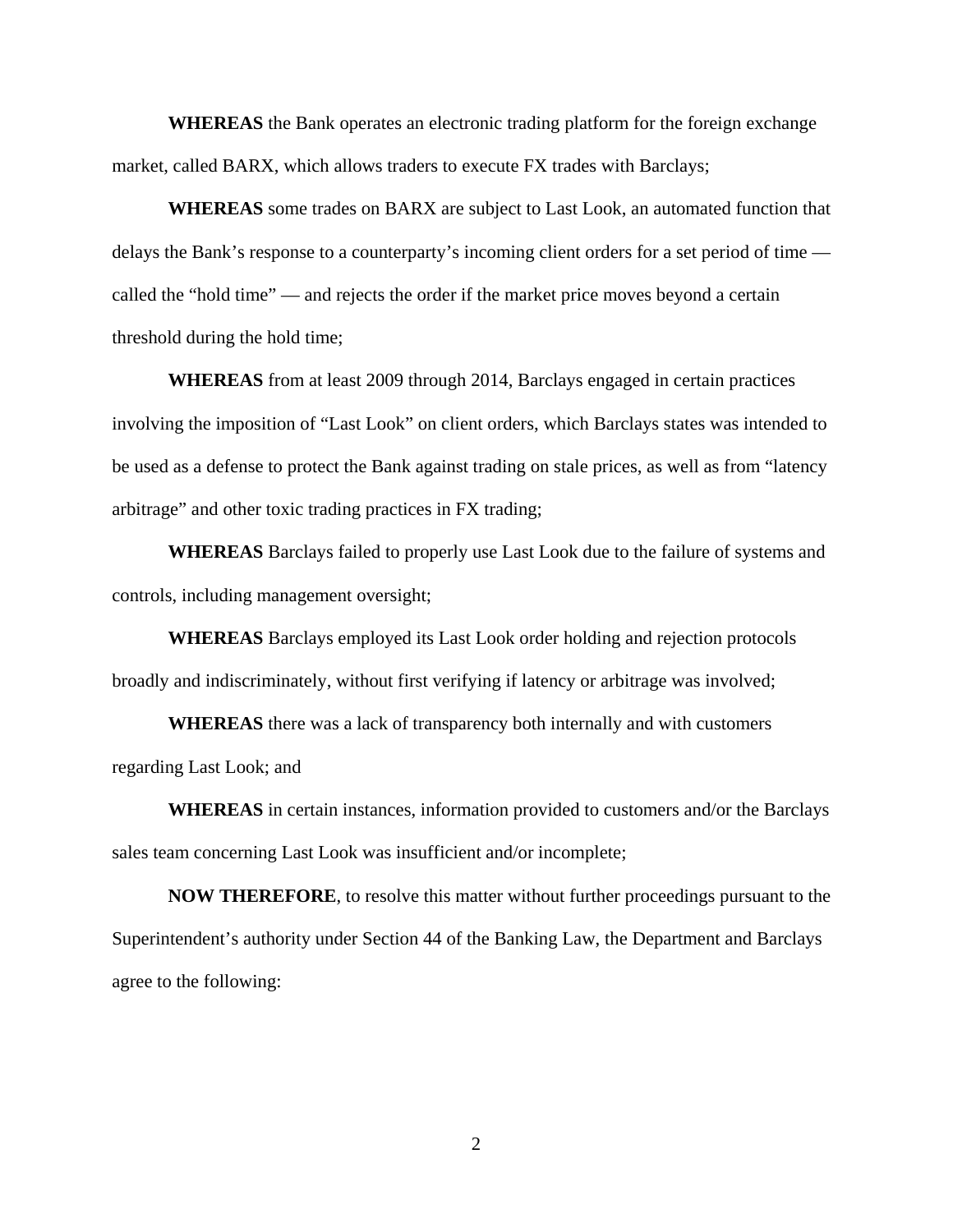# **FACTUAL BACKGROUND**

FX Electronic Trading; Latency Arbitrage and Defensive Last Look

1. Barclays is a "market maker" in the foreign currency markets. It provides liquidity in these markets by selling currencies to those who wish to buy them and buying currencies from those who wish to sell.

2. Because Barclays will generally agree to one side of a foreign currency exchange without identifying a perfectly simultaneous, offsetting order on the other side, the Bank assumes risk in its role as a market maker.

3. As a market maker, and to compensate for this assumption of risk, Barclays establishes a "bid-ask" spread on its activity; it adds a small percentage to the prices it offers so that it may buy for less than it sells and sell for more than it buys with a profit margin commensurate with the risk it assumes.

4. While FX trading, like other trading activity, was historically conducted and/or confirmed via human-to-human communications, including by "voice" trading over telephone, some 80% of Barclays's FX trading volume is now conducted solely electronically, on Barclays's electronic trading platform, known as BARX.

Barclays financial information exchange application program interface ("FIX/API").<br>6. The ever-increasing power of sophisticated automated electronic trading systems 5. Barclays's FX electronic trading clients fall into two broad categories: (1) clients that trade using a Barclays graphical user interface ("GUI"); and (2) clients that trade using a

and technologies creates opportunities for investment entities, which might be able to exploit latencies in the flow of information by requesting trades at prices informed by information that Barclays and other market makers might not yet have. Orders of this kind, which seek to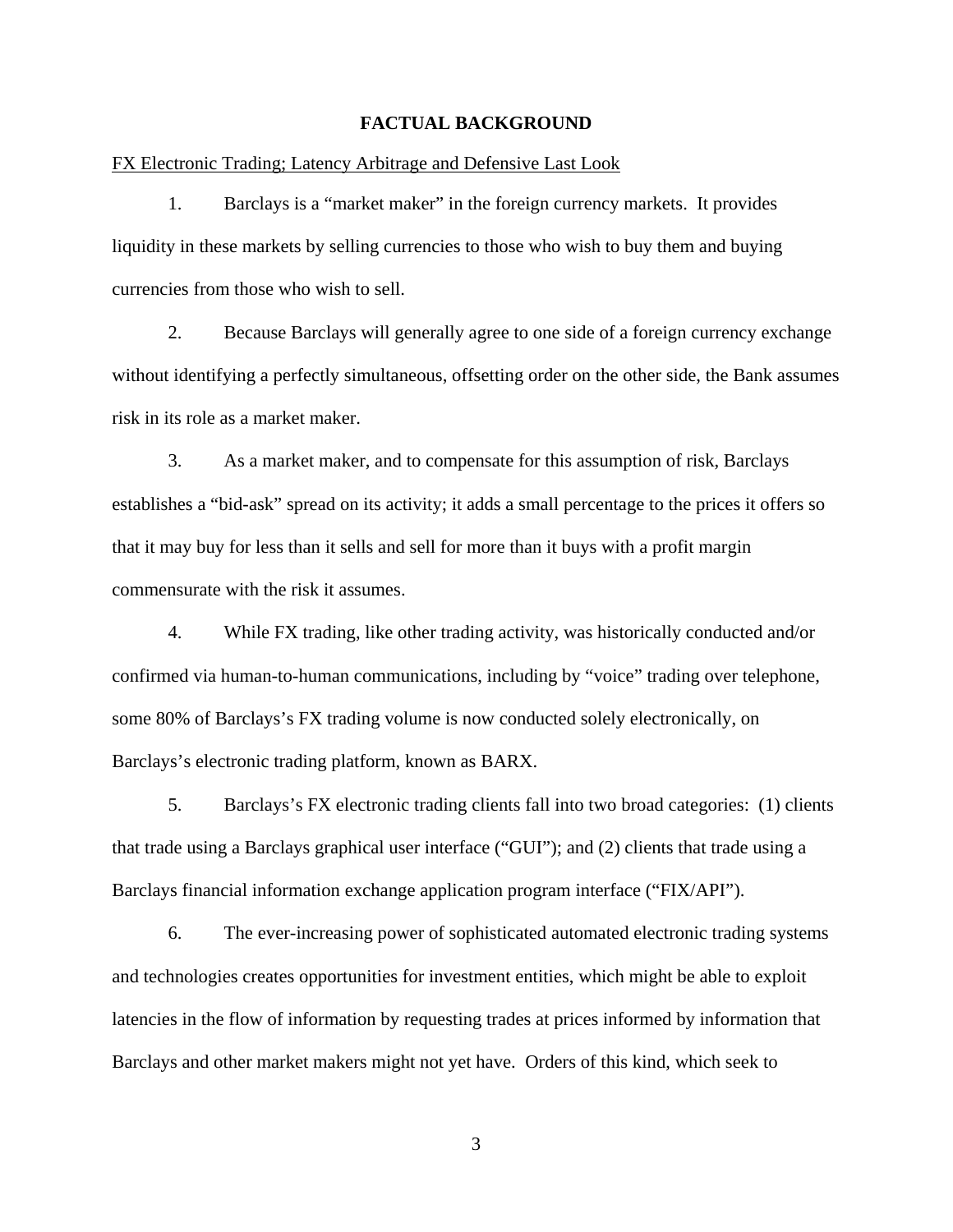outflank and exploit a market maker's less nimble trading systems, are known as "toxic order flow" or "toxic flow."

7. For example, a sophisticated electronic trading business might detect market movement some milliseconds  $(1/1,000s<sup>th</sup>$  of a second) before Barclays's systems have, and therefore benefit by trading with Barclays before Barclays's systems have properly adjusted their prices. Similarly, a sophisticated client could obtain a better price by breaking up and spreading fractions of its total order volume across a number of market makers. A market maker would then execute this apparently low volume trade at a lower price than it would have had it been aware of the total size of the customer's order in the market place, because lower volume orders have a lesser impact upon the market and require market makers to assume less risk. This practice, known as "spraying the market" is another example of the kind of "toxic flow" that concerned Barclays.

8. In order to protect Barclays from toxic flow, Barclays designed Last Look, which imposed a hold period between its receipt of a customer order and its acceptance and execution of the same. During this interval, Barclays would compare the BARX price of the customer's order at the start of the hold time against the BARX price at the end of the hold time; where the price at the end of the hold time had moved against Barclays (and in favor of the client) beyond the threshold set by Barclays in the tens and hundreds of milliseconds following the order, Barclays would reject the trade.

## Barclays's Use of Last Look Was Overbroad

9. Barclays did not seek to distinguish toxic order flow from instances in which prices merely happened to move in favor of the customer and against Barclays after the customer's order was entered on Barclays's systems.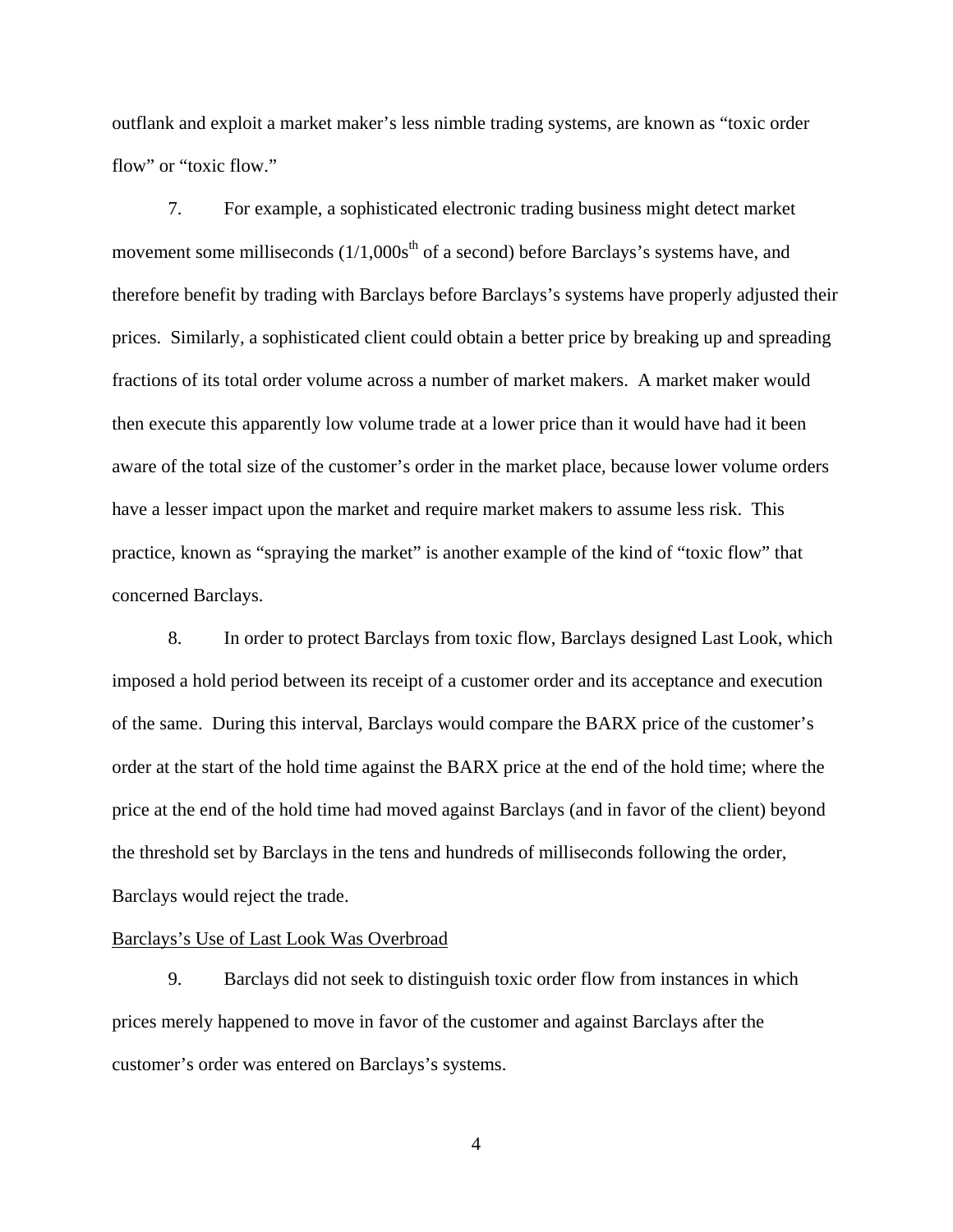10. Barclays instead applied Last Look to *all* API/FIX trades, as well as a handful of GUI customers.

11. From 2009 to 2014, a large number of the trades Barclays rejected were not truly examples of latency arbitrage or other toxic order flow.

12. Barclays's systems assumed the use of the API/FIX system was itself a clear indication of customers' ability to engage in latency arbitrage and create toxic flow. Thus, all customers routing orders through such platforms were assigned an undisclosed latency or "hold" time before their trades were executed.

13. Whenever prices within this holding period moved against Barclays and in favor of the customer beyond a certain undisclosed loss threshold, Barclays treated the trade as toxic flow.

14. Barclays thereby evaluated and applied its Last Look rejection protocols almost entirely in reference to the profit or loss the trade would bring to the Bank.

15. Barclays did not perform an analysis to ensure Last Look was limiting its rejections to trades that in fact reflected "latency arbitrage" or other truly "toxic" flow.

16. Thus, instead of employing Last Look as a purely defensive measure, Barclays instead used it as a general filter to reject customer orders that Barclays predicted, based on price movements during the hold period, would be unprofitable to the Bank.

17. After the commencement of the Department's FX trading investigation, Barclays revised Last Look, in September and October 2014, so that its rejection filters would operate symmetrically. That is, rather than reject only those orders that became sufficiently unprofitable to the *Bank*, trade requests sufficiently unprofitable to *customers* (but profitable to the Bank) would also be rejected.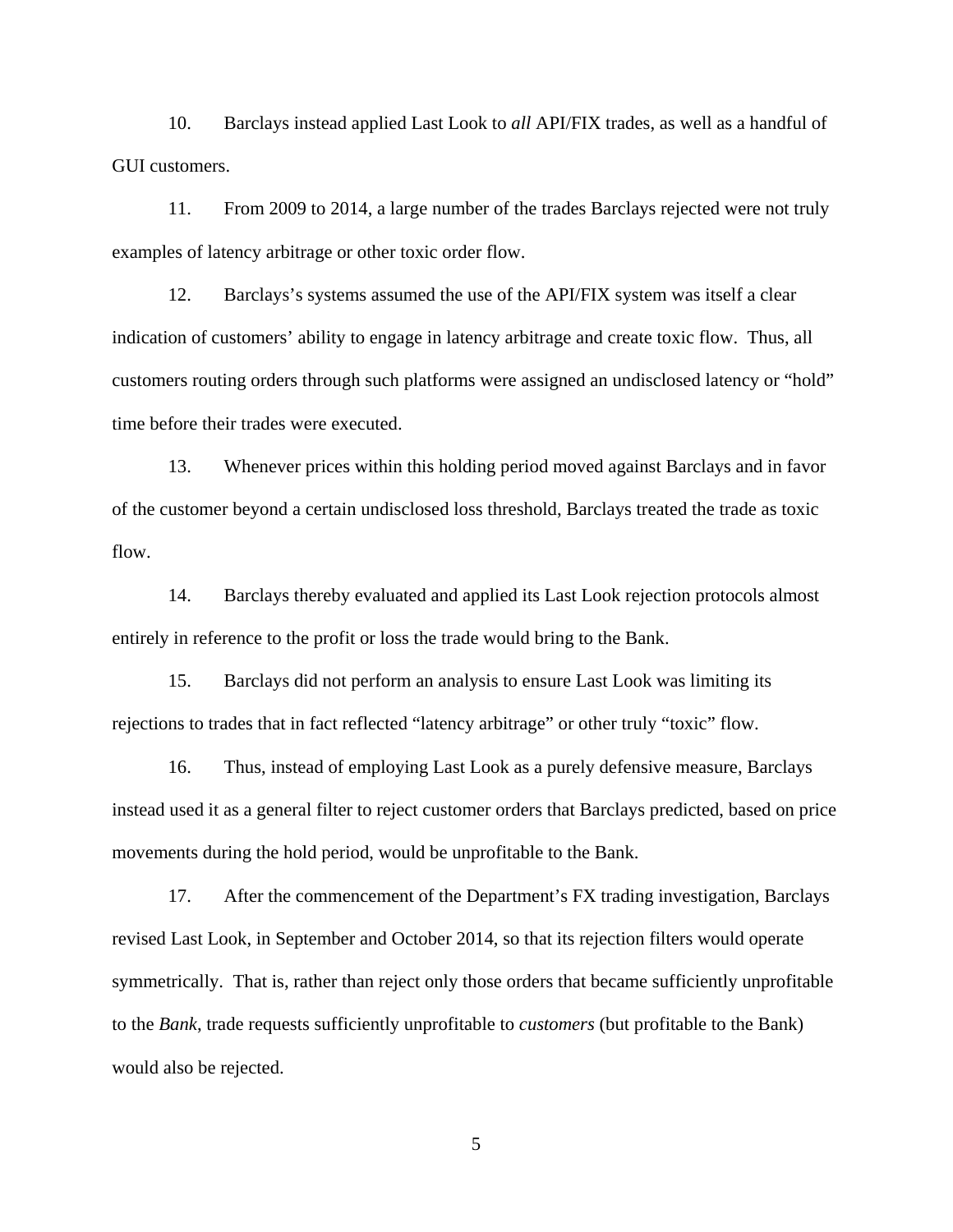18. In executing these revisions to make Last Look symmetrical, Barclays neglected to update one of its trading platforms, causing 7% of its trading volume to continue under the asymmetrical paradigm until August 2015. Barclays has since updated all trading platforms. Application of Last Look to Stop Orders

19. Barclays also applied protocols similar to Last Look to hold customer orders that had been entered as "stop loss" or "stop limit" orders.

20. Stop orders are designed and understood across financial markets as a type of predetermined, risk-reducing trade. A customer determines in advance that a trade should be made once a market price reaches the predefined "trigger," and enters an order triggered at that price, which remains on the market maker's order book until such time as that price is reached. At that time, and depending on the type of order entered, the market maker will either attempt to execute a trade either at the specific pre-set stop limit (taking the risk no trade will occur if the market price quickly moves away from that pre-set price) or else execute a trade at whatever price it can achieve the instant after the stop loss trigger price was reached.

21. Barclays applied protocols similar to Last Look to standing stop loss orders, delaying the execution of these preexisting customer orders.

22. In addition, stop loss orders could be subject to multiple Last Look holds, if price movements during each hold period exceeded the threshold in place by the end of each hold period.

Barclays Exhibited a Lack of Transparency about Last Look with Customers and Its Own Sales Team

23. On certain occasions, from at least 2009 to 2014, certain Barclays employees provided insufficient and/or incomplete information to its customers about its use of Last Look.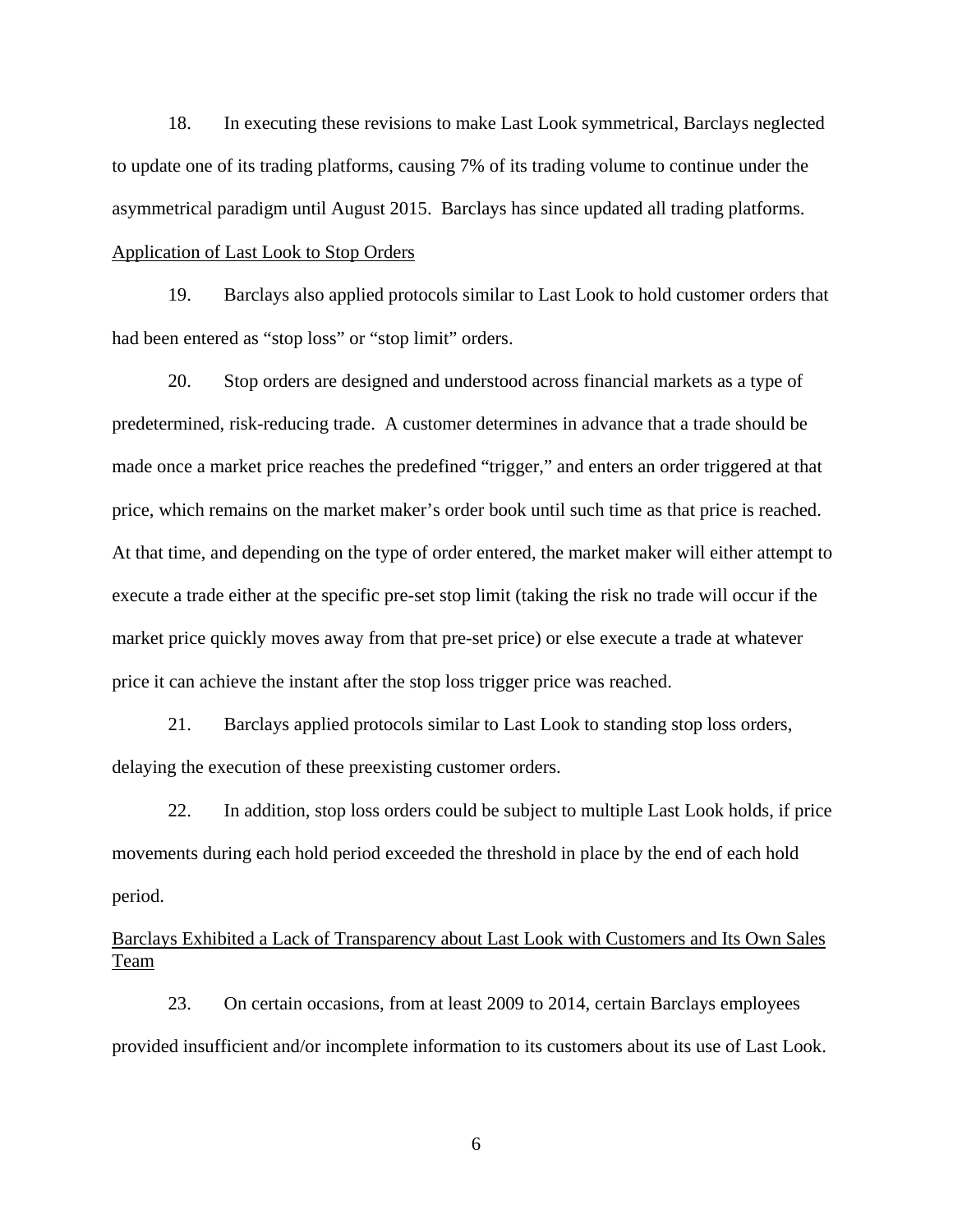24. Barclays did not disclose the reasons for not accepting trades in its post-trade

reporting to clients. Instead, the client would receive a simple rejection message: "NACK,"

which stood for "Not Acknowledged."

25. In certain instances, when clients received a NACK message and questioned

Barclays about it, Barclays failed to disclose the reason that trades were rejected, instead citing

technical issues or providing vague responses:

- a.On October 10, 2008, a New York Barclays Client Services employee announced the release of Last Look, emphasizing that it "gives traders the ability to configure a profit check." The employee continued, "GUI clients will get a pop up for any of the[] rejects stating 'trade rejected due to latency.' FIX clients will get a FIX reject message. IF any client does call up about a rejected trade . . . it is important that you state in any communication 'THE TRADE WAS REJECTED BECAUSE OF LATENCY.' . . . DO NOT talk about P&L on trades."
- b.On December 15, 2010, a Barclays client wrote, "[w]e have noticed that there were over 300 rejected orders with you today and the reason is 'NACK', could you pls have a look at them and advise what's causing it?" After failing to receive a substantive response, the client followed up two days later, writing, "[w]e have not heard anything back with regards to the rejections. And this has become quite a serious matter. . . . We kept receiving top of the book rates from you and hitting your rate, but we got rejected by you 9 times out of 10 where we could have been well filled by other liquidity providers who have been providing competitive rates. . . . Could someone from your side shed some lights on the rejections? Whether they are due to technical difficulties or business decisions?" There is no evidence that Barclays ever responded to these queries.
- c. On September 28, 2011, after several days had passed since a Barclays client had asked whether a trade rejection was due to Barclays's "price engine experienc[ing] delays or is it the result of an extreme market event/movement," Barclays staff directed a Sales employee, "because the client didn't chase us for an answer on the below last look rejection since Monday we have decided to park it for now and in case the client comes back, [another Barclays employee] will explain that the rejection was due to the market [sic] large volatility."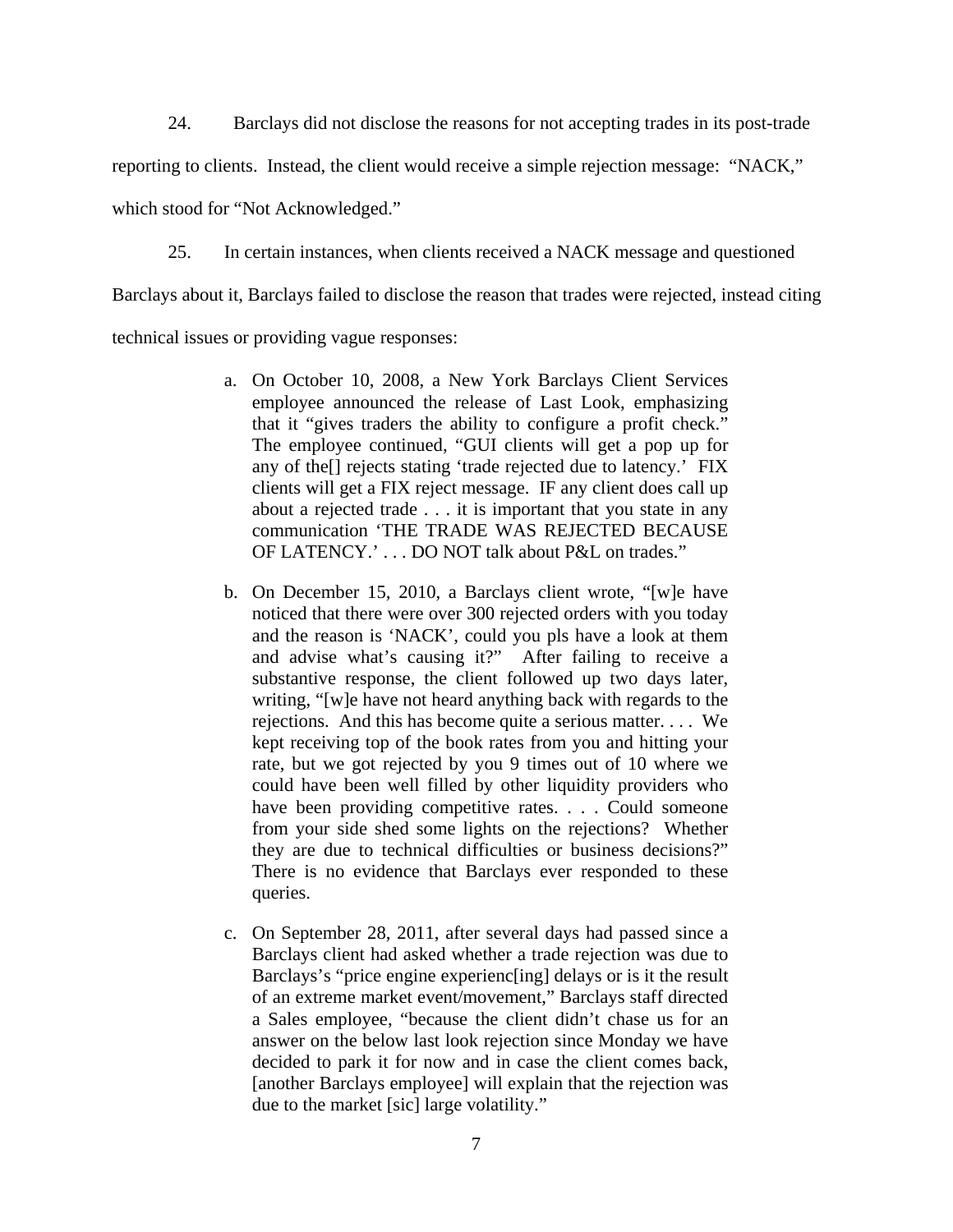- d. On February 25, 2013, after inadvertently providing a Barclays client with the rejection message "AntEconomic failed by failing check," a Barclays Sales employee directed that "We should revert to naming ALL REJECTS the same NACK urgently . . . Clients are gonna come asking."
- e. On August 27, 2013, a support employee of an ECN noted "Barclays is frequently rejecting executions on the last available quote or sending rejection messages without a clear reason." In the same email chain, Barclays employees suggested explaining to the ECN "what last look is."
- f.On October 10, 2013, after a Barclays client questioned the reason for an "unusual amount of rejected orders" caused by Last Look, a BARX support employee familiar with Last Look wrote to the relevant Sales employee, "Would you like to go back to [the client] and tactfully explain? [BARX Support] cannot confirm or deny the existence of last look."
- g.On September 4, 2014, when a Barclays Sales employee emailed a BARX Support employee, the employee responded by describing Last Look as a "pricing check setup against BARX clients" to "ensure profitability of a trade for Barclays," but emphasized that "Our Team generally does not share this info with the client, and just say it was a business reject."

26. Some sophisticated customers monitored their rejection rates and turnaround

times at Barclays and other banks. On certain occasions, some of these sophisticated customers raised concerns about their high rejection rates at Barclays. Upon such complaints, Barclays engaged in discussions with customers concerning their rejection rates, and sometimes adjusted hold times and thresholds to decrease rejection rates.

27. In a marketing presentation for the BARX GUI circulated to a variety of clients,

Barclays stated: "No last look — what you see is what you get." This presentation did not explicitly distinguish GUI from the FIX/API platform, nor did it explain that Last Look did apply to FIX/API client orders.

28. Certain senior Barclays employees instructed traders and IT employees not to inform the Barclays Sales team about the existence of Last Look: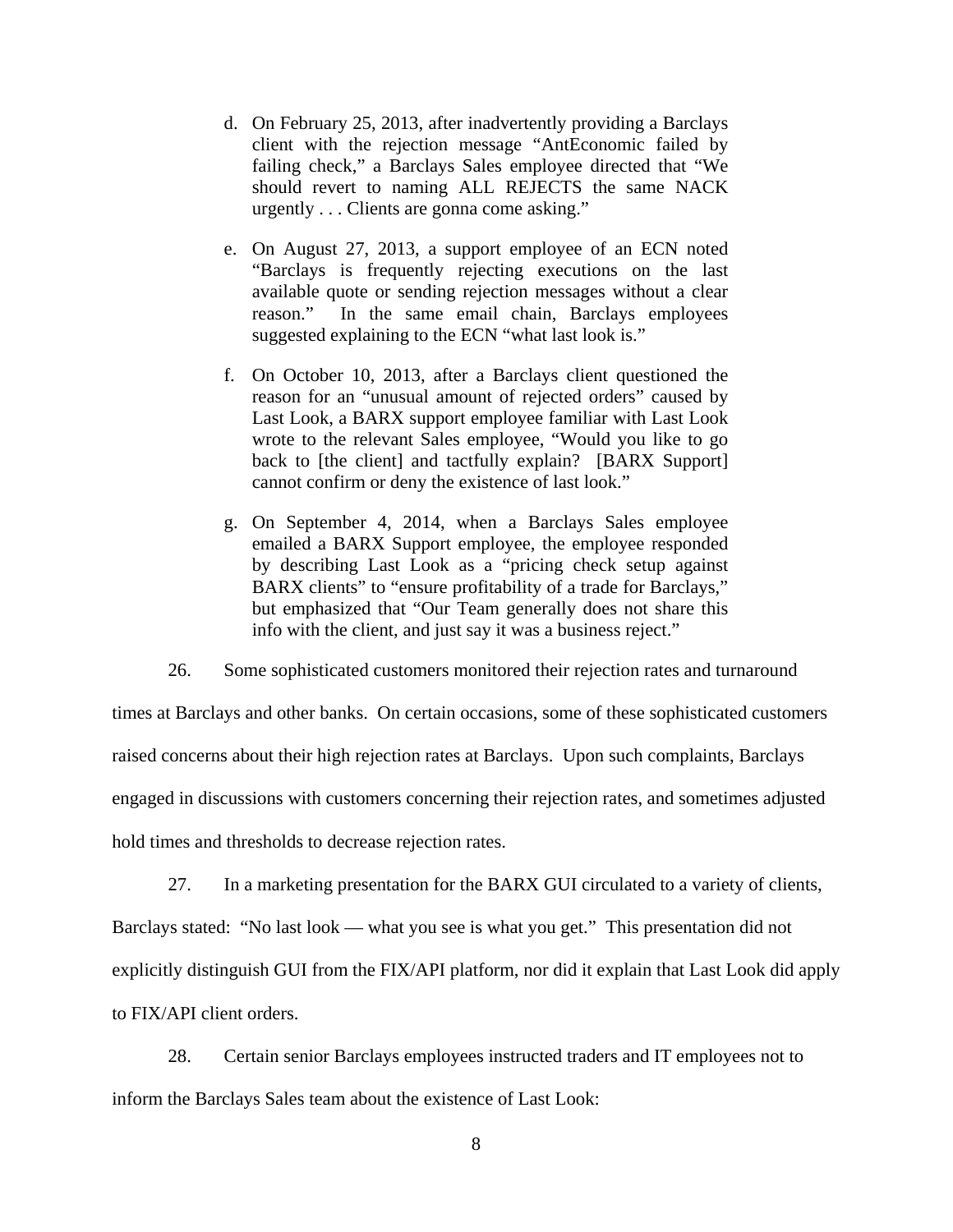- a.On June 6, 2011, in an email discussion about Last Look, a Barclays Managing Director and Head of Automated Electronic FX Trading wrote: "Do not involve Sales in anyway [sic] whatsoever. In fact avoid mentioning the existence of the whole BATS Last Look functionality. If you get enquiries just obfuscate and stonewall."
- b.On August 4, 2011, a Barclays employee wrote to a trader: "for the future, sales absolutely 100% do not know about the existence of last look and it shouldn't be a concern for them."
- c. On November 7, 2011, the Barclays Managing Director and Head of Automated Electronic FX Trading wrote: "Do not discuss Last Look with Sales. If there has been a spurt [in rejected trades] just blame it on the weekend IT release and say it's being fixed."

## **VIOLATIONS OF LAW AND REGULATIONS**

29. With regards to the aforementioned conduct, the Bank has conducted banking

business in an unsafe and unsound manner.

## **SETTLEMENT PROVISIONS**

## **Monetary Penalty**

30. Barclays shall pay a civil monetary penalty, pursuant to Banking Law § 44, to the Department in the amount of \$150,000,000. Barclays shall pay the entire amount within ten days of executing this Consent Order. Barclays agrees that it will not claim, assert, or apply for a tax deduction or tax credit with regard to any U.S. federal, state, or local tax, directly or indirectly, for any portion of the civil monetary penalty paid pursuant to this Consent Order.

## **Employee Discipline**

31. A Barclays Managing Director and Global Head of Electronic Fixed Income,

Currencies, and Commodities ("eFICC") Automated Flow Trading has been suspended but remains employed by the Bank. The Department orders the Bank to take all steps necessary to terminate this individual, who played a role in the misconduct discussed in this Consent Order.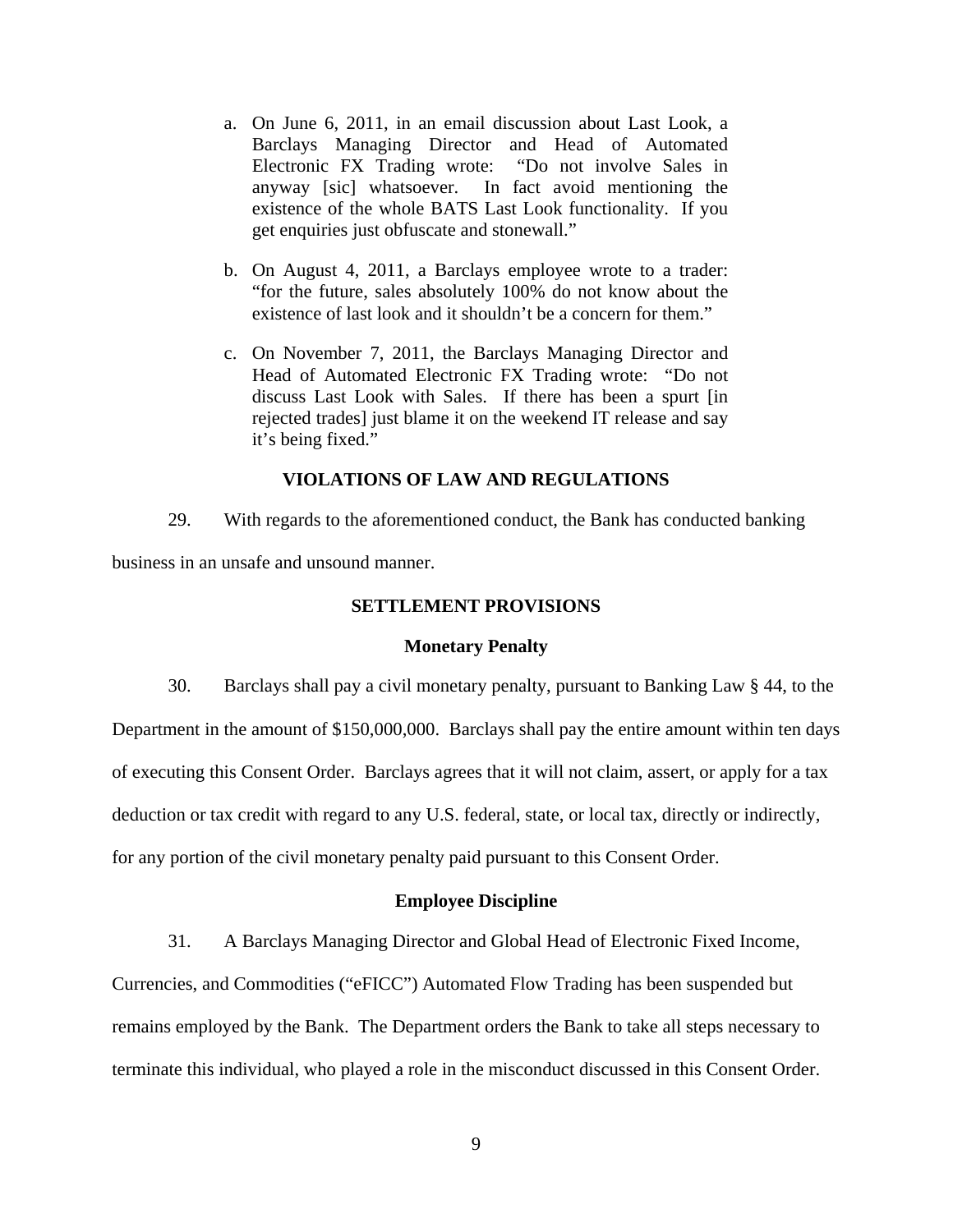32. After the commencement of the Department's FX trading investigation, the Global Head of eFICC Trading was terminated.

33. If a judicial or regulatory determination or order is issued finding that the termination of any of the above employees is not permissible under local law, then such employees nevertheless shall not be allowed to hold or assume any duties, responsibilities, or activities involving compliance, FX benchmarks, or any matter relating to U.S. or U.S. Dollar operations.

#### **Independent Monitor**

34. Pursuant to a July 25, 2014 Memorandum of Understanding, the Department installed a Monitor at Barclays. Following the execution of this Consent Order, the Monitor will work with Barclays solely on remediation plans concerning the conduct referenced both in this Consent Order and in the May 2015 Order, and will terminate its engagement on February 19, 2016.

35. By December 15, 2015, Barclays will provide the Monitor with a proposed remediation plan concerning the conduct referenced both in this Consent Order and in the May 2015 Order. The plan shall include an overview on:

- a.Barclays's review of the effectiveness of the Bank's policies and procedures pertaining to FX trading, including FX trading electronic systems and electronic trading of FX (including FX derivatives), and implementation of improved policies, procedures, and oversight;
- b. Barclays's plan for designing and implementing change management procedures for FX trading electronic systems, which include a Compliance approval process and a formalized set of criteria for making changes, and improving testing and oversight; and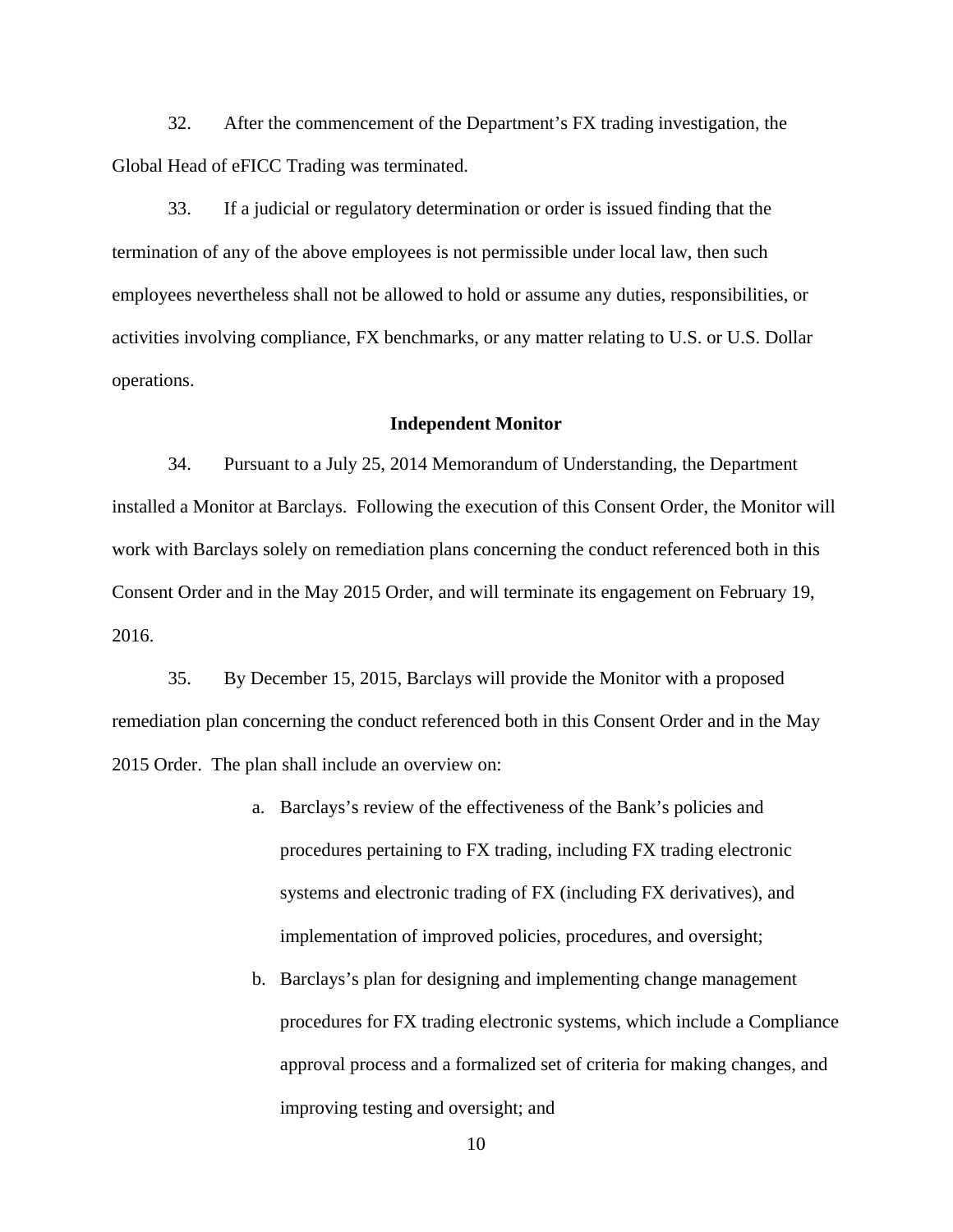c. Implementing supervisory procedures requiring periodic review of FX trading electronic systems settings, and changes thereto, to ensure compliance with documented procedures and principles.

#### **Breach of Consent Order**

36. In the event that the Department believes Barclays to be in material breach of the Consent Order, the Department will provide written notice to Barclays and Barclays must, within ten business days of receiving such notice, or on a later date if so determined in the Department's sole discretion, appear before the Department to demonstrate that no material breach has occurred or, to the extent pertinent, that the breach is not material or has been cured.

37. The parties understand and agree that Barclays's failure to make the required showing within the designated time period shall be presumptive evidence of Barclays's breach. Upon a finding that Barclays has breached this Consent Order, the Department has all the remedies available to it under New York Banking and Financial Services Law and may use any evidence available to the Department in any ensuing hearings, notices or orders.

#### **Waiver of Rights**

38. The Parties understand and agree that no provision of this Consent Order is subject to review in any court or tribunal outside the Department.

#### **Parties Bound by the Consent Order**

39. This Consent Order is binding on the Department and Barclays, as well as any successors and assigns that are under the Department's supervisory authority. But this Consent Order does not bind any federal or other state agency or any law enforcement authority.

40. No further action will be taken by the Department against Barclays for the conduct set forth in the Consent Order or claims concerning FX trading electronic systems and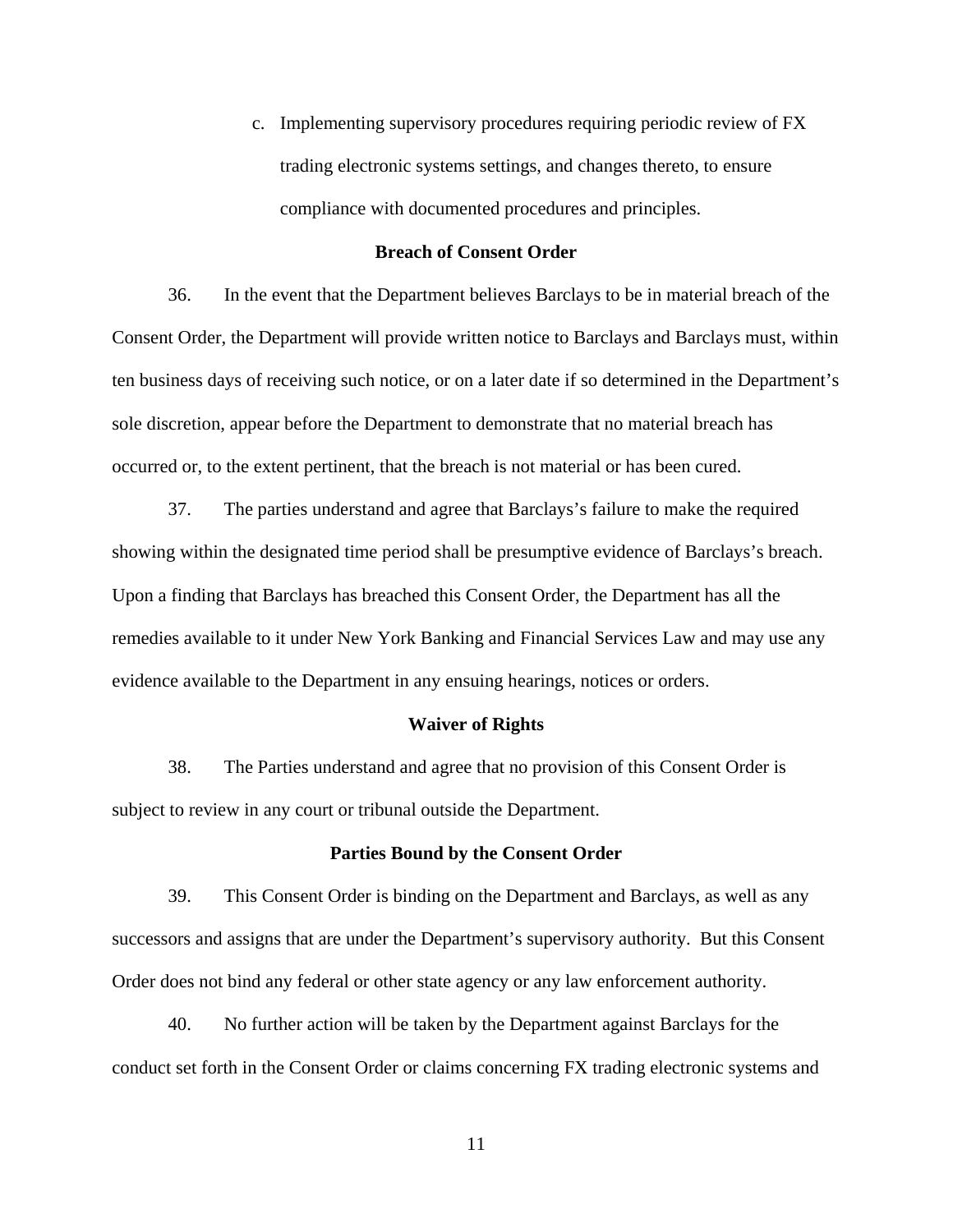electronic trading of FX (including FX derivatives), provided that Barclays complies with the terms of the Consent Order.

41. Notwithstanding any other provision in this Consent Order, however, the Department may undertake additional action against Barclays for transactions or conduct that Barclays did not disclose to the Department in the written materials Barclays submitted to the Department or the Monitor in connection with this matter.

# **Notices**

42. All notices or communications regarding this Consent Order shall be sent to:

For the Department:

Capital Markets Division<br>One State Street Daniel Sangeap Director and Deputy Counsel New York, NY 10004

For Barclays Bank PLC:

Lawrence Dickinson<br>Company Secretary<br>1 Churchill Place London, E14 5HP United Kingdom

#### **Miscellaneous**

43. Each provision of this Consent Order shall remain effective and enforceable until stayed, modified, suspended or terminated by the Department.

44. No promise, assurance, representation or understanding other than those

contained in this Consent Order has been made to induce any party to agree to the provisions of

the Consent Order.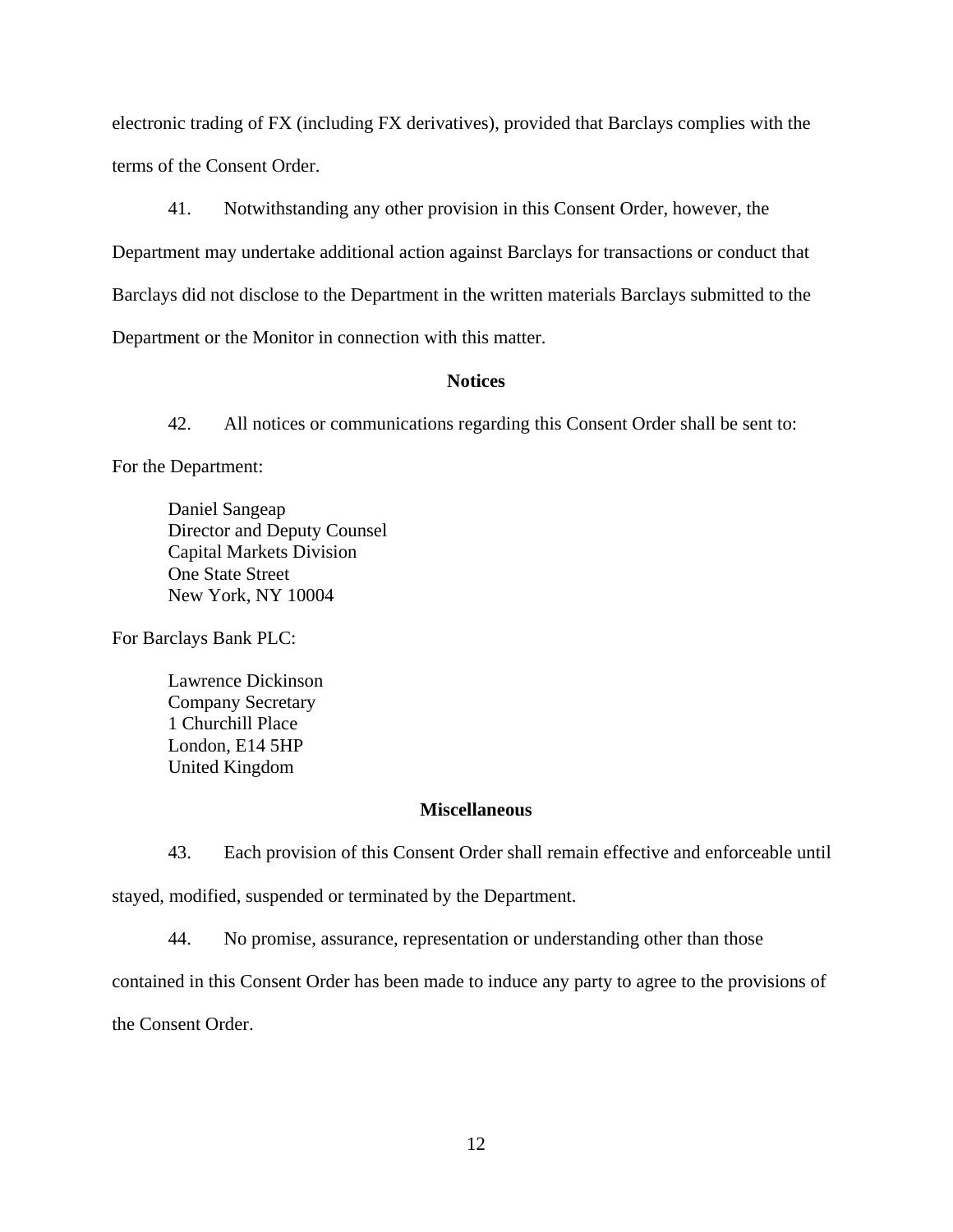45. The Department has agreed to the terms of this Consent Order based on, among other things, the representations made to the Department by Barclays either directly or through its counsel and the Department's own factual investigation. To the extent that representations made by Barclays either directly or through their counsel are later found to be materially incomplete or inaccurate, this Consent Order is voidable by the Department in its sole discretion.